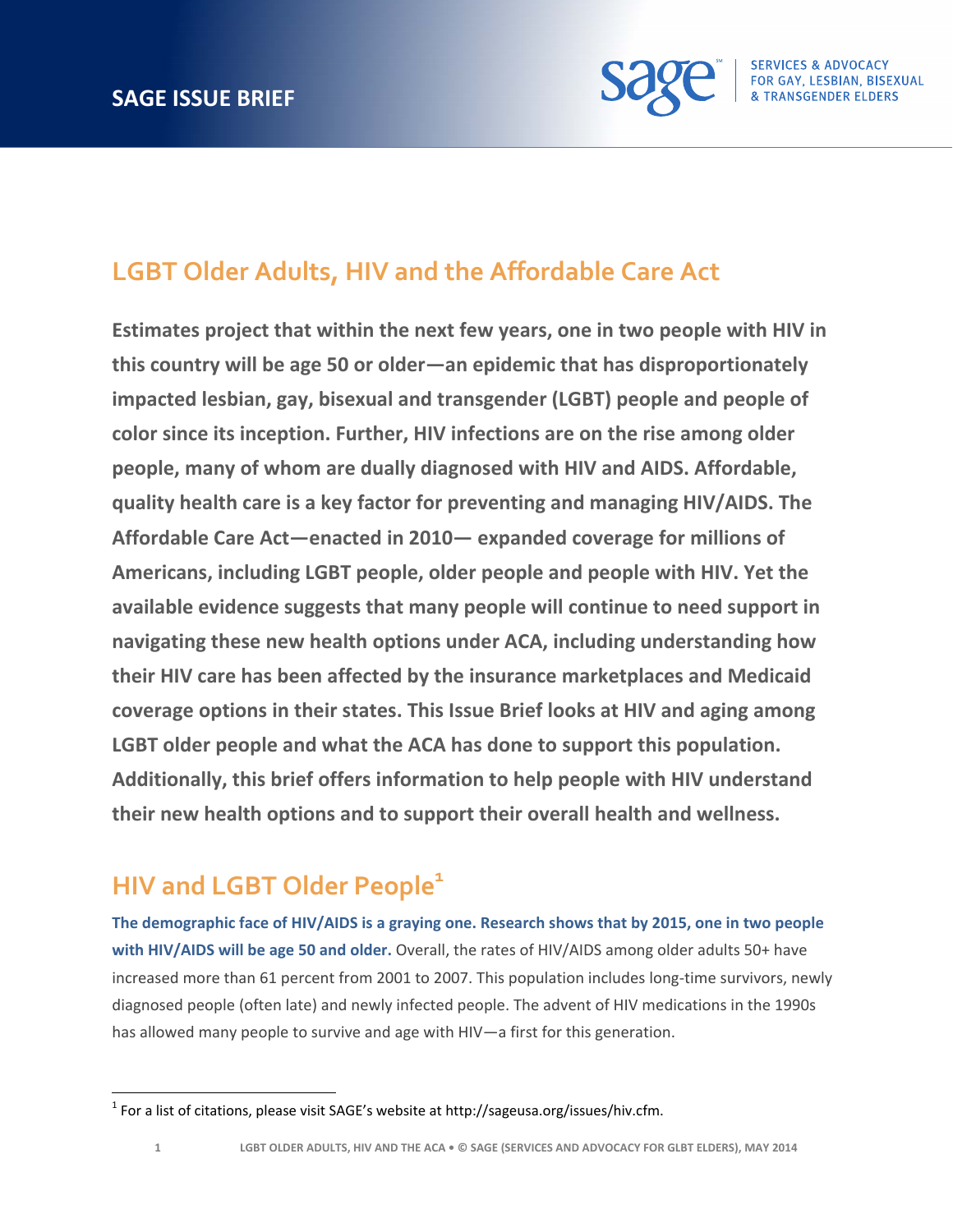#### **SAGE ISSUE BRIEF**



**Infections are on the rise among older people.** The latest national data show that adults 50 and older account for 17 percent of all new HIV/AIDS diagnoses and 29 percent of all persons living with AIDS. Despite the rise in HIV infections among older people, few prevention efforts explicitly target older adults with age‐sensitive information and education.

**HIV/AIDS disproportionately affects LGBT people and people of color.** Some studies have found that gay and bisexual men are 44 times more likely to contract HIV than other men, while African Americans and Latinos are 12 and 5 times more likely to be HIV positive than their peers. Transgender people are also at a high risk for HIV.

**HIV is also a concern for lesbian and bisexual older women.** According to the Lesbian AIDS Project report, some lesbians, bisexual women and WSW engage in high-risk behaviors for HIV transmission, including having oral sex without a protective barrier, sharing sex toys without a protective barrier and/or disinfecting them after use, and sexual play that involves the potential exchange of vaginal fluids. In addition, some lesbians, bisexual women and WSW have sexual histories with HIV‐positive men or intravenous drug users, and have self‐reported participating in sex work for money or drugs—behaviors and experiences that pose great risk for HIV/AIDS infection.

**Older adults are often not tested for HIV because of providers' misconceptions that they are no longer sexually active. Further, many LGBT older people often delay medical care for fear of discrimination.** Our experience shows that medical providers are less likely to ask older patients about sexual activity including numbers of sexual partners, using protection and other factors related to HIV/AIDS—due to their own discomfort as well as a common misconception that older adults are not sexually active. Research shows that heterosexual and LGBT older adults are sexually active well into their mid‐80s, with a 2007 national study showing 53 percent of adults age 65‐74 and 26 percent of adults age 75‐85 as being active with one or more partners.

### **ACA and LGBT Older Adults with HIV**

**A NOTE ON THE OPEN ENROLLMENT PERIOD:** "'Open Enrollment period' refers to the period of time during which individuals who are eligible to enroll in a Qualified Health Plan can enroll in a plan in the Marketplace. For 2014 coverage, the Open Enrollment period ended March 31, 2014. The Open Enrollment Period for 2015 coverage is November 15, 2014 – February 15, 2015. Individuals may also qualify for Special Enrollment Periods outside of Open Enrollment if they experience certain events. You can apply for Medicaid or CHIP at any time of the year." – HealthCare.gov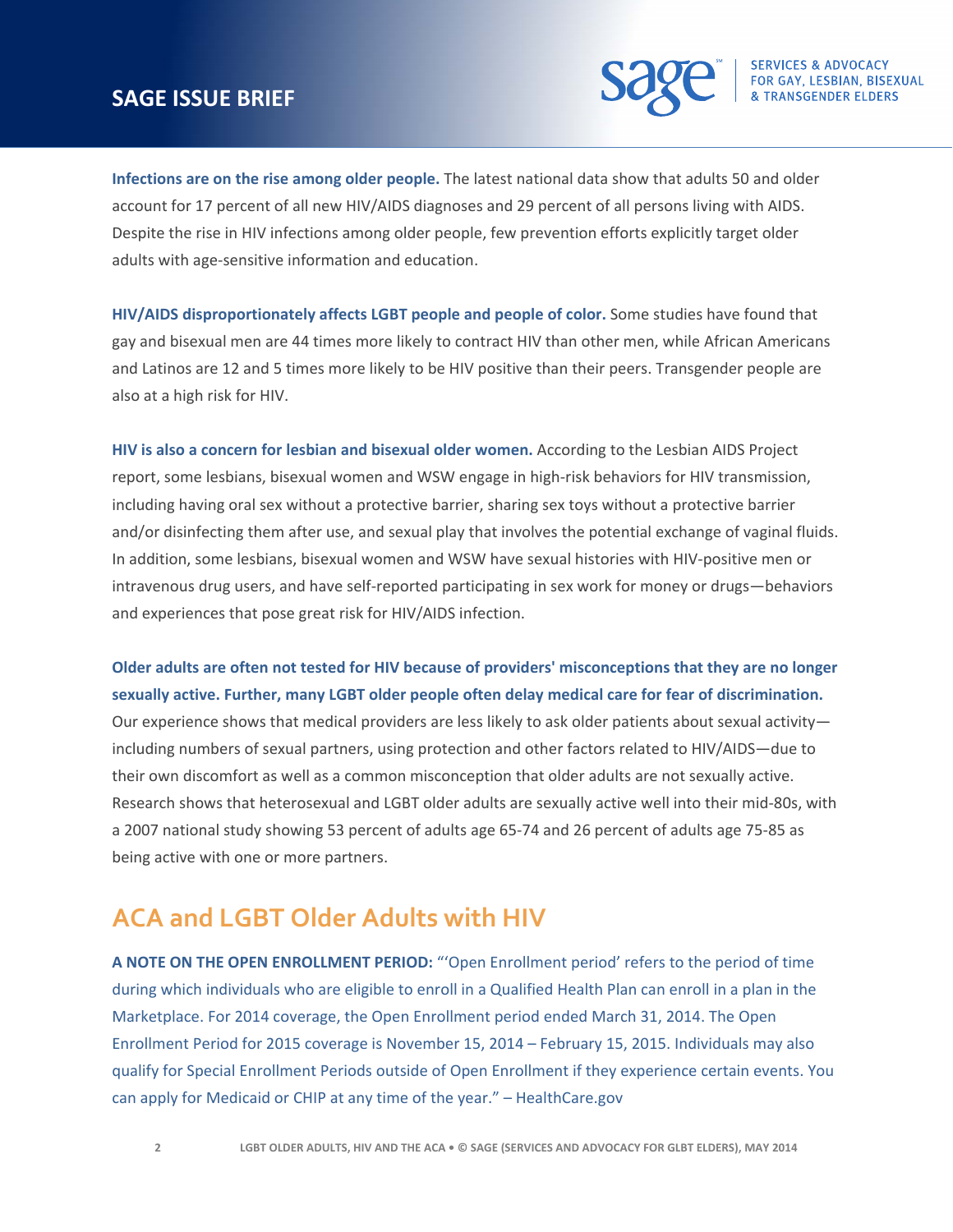#### **SAGE ISSUE BRIEF**



**The Affordable Care Act has expanded health coverage for millions of people nationwide, including older people with HIV, many of whom are lesbian, gay, bisexual and transgender. For example:**

**For LGBT People.** The ACA has a number of advantages for LGBT people age 50‐64 who do not have health insurance. Research shows that LGBT people are less likely to have health insurance, and the number of uninsured older people age 50‐64 continues to rise—from 3.7 million in 2000 to 8.9 million in 2010. Without insurance, many people delay care, which can exacerbate poor health. LGBT people of every age deal with significant disparities related to physical and mental health. For older people, poor health represents the cumulative effect of a lifetime of discrimination. The ACA prevents health insurers from denying coverage or charging higher premiums based on pre-existing conditions, or a person's sexual orientation or gender identity. This is a significant step toward expanding health care access for transgender people and people living with HIV/AIDS, who often face life‐threatening discrimination in coverage.

**For People Age 65 and Older.** Most people age 65 and older already have coverage through Medicare, and so should not purchase insurance in the online marketplaces. However, the ACA has provisions that have improved the benefits available through Medicare, including adding a free annual wellness checkup with your doctor; providing a range of free prevention services, such as cancer and diabetes screenings; and more help paying for prescription drug costs. While you will not be shopping for insurance coverage in the online marketplaces, you should review your current health and drug prescription coverage through Medicare. Visit medicare.gov or call 1‐800‐Medicare for more information. Legal residents of the U.S. who are over 65, but who haven't met the work requirements to qualify for Medicare, are eligible to shop for insurance through the online marketplaces.

**For People with HIV.** All private health insurance plans offered in the Marketplace will offer the same set of essential health benefits. These benefits include areas of significant importance to HIV+ people such as prescription drugs, lab services and chronic disease management. ACA has already ended lifetime dollar limits on coverage of essential health benefits, cracked down on frivolous cancellations of policies and made it illegal to arbitrarily cancel health insurance just because the policy holder got sick. Beginning in 2014, insurers will not be allowed to deny coverage due to a pre-existing health condition an enormous benefit to HIV+ older adults. Yearly dollar limits on coverage of essential health benefits are also no longer allowed. All of this will make it possible for people living with HIV/AIDS to receive and maintain affordable health coverage.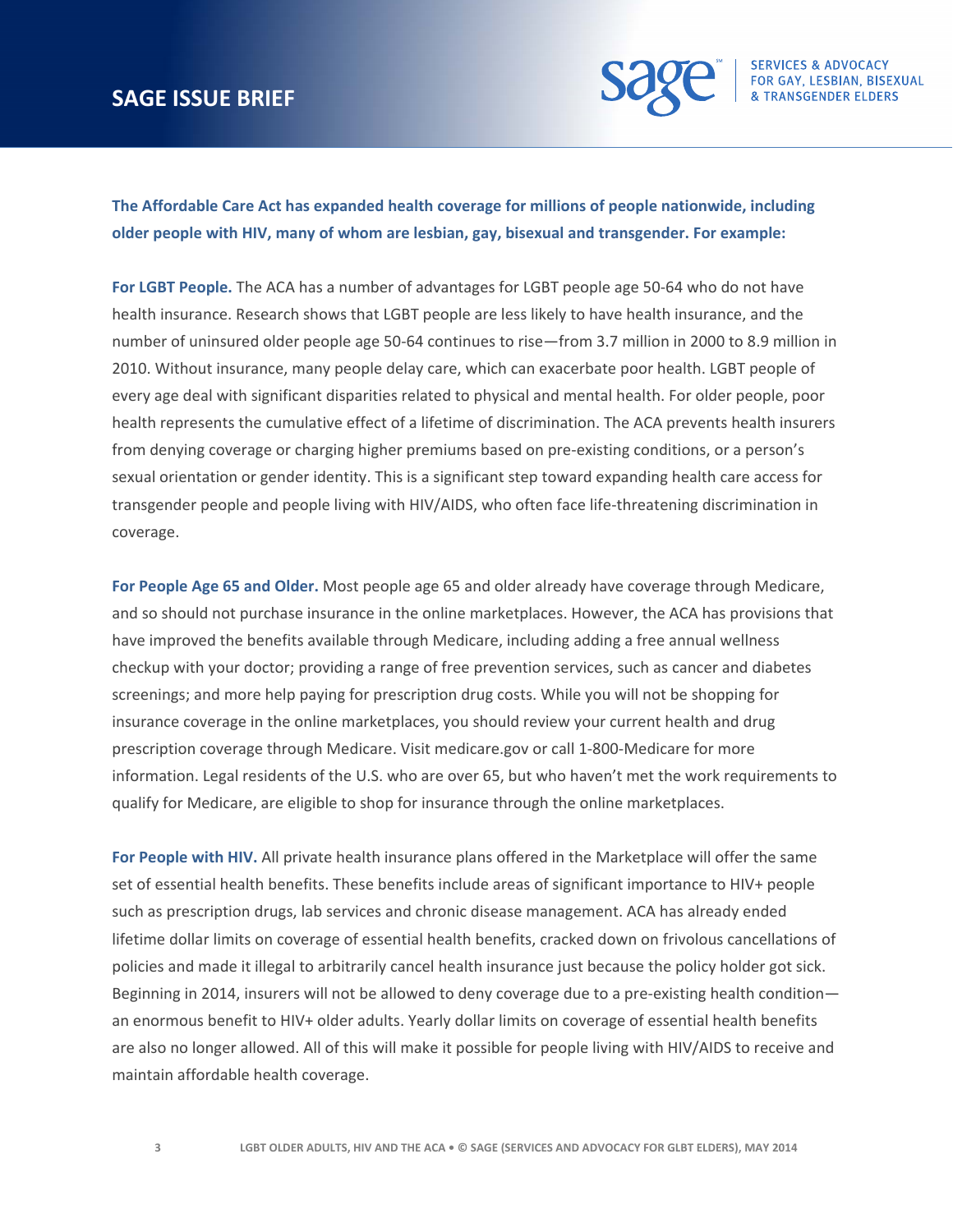### **SAGE ISSUE BRIEF**



**DID YOU KNOW? New research from the Kaiser Foundation has found that there are 200,000 people with HIV who could gain new coverage under ACA—through Medicaid expansion and the state Marketplaces—if all states were to expand Medicaid and if all people with HIV were in care.** 

### **What You Should Know about the ACA**

**GreaterThan.org maintains an online portal of resources specific to helping people with HIV navigate their health insurance options under ACA. The site include an overview of benefits, including information tailored to people in different states who are uninsured, on Medicaid, Medicare, Ryan White or ADAP, employer insurance or private insurance. SAGE encourages you to visit this website to** obtain up-to-date information to learn more about your choices under ACA. The text below is taken **directly from the FAQ section at GreaterThan.org.**

#### **Q: If I don't currently have insurance, what are my options through Obamacare?**

If you are not offered health insurance through your or a family member's job, or if you aren't working, you can buy your own coverage from online insurance marketplaces (also known as "exchanges") set up in each state as part of Obamacare—officially known as the Affordable Care Act (ACA). The purpose of these marketplaces is to make health insurance easier to get and more affordable.

 You can no longer be denied coverage or be charged more because of your HIV status. And insurers can no longer limit how much they'll spend on your medical care —over a year or your lifetime. These are important changes for someone with HIV.

 If you are buying your own coverage in a marketplace, financial assistance may be available to reduce how much you pay for monthly premiums, and for what you pay out of your own pocket for medical care. In general, you may be eligible for financial help in the marketplace if you don't have another source of coverage and you earn between \$11,490 and \$45,960 as a single person (income ranges vary depending on your family size).

 Another possible option for coverage is Medicaid. As part of Obamacare, states can choose to expand Medicaid to cover more people. This means you may now be eligible for Medicaid even if you were not before. If you live in a state that is expanding Medicaid and you earn about \$16,000 a year or less as a single person (or \$21,000 or less as couple) you likely can get coverage under the program. Also important for someone with HIV is that you no longer need an AIDS diagnosis or to be very sick or disabled to get coverage under these expanded programsNot all states are expanding Medicaid, but even if yours is not you may still be eligible.